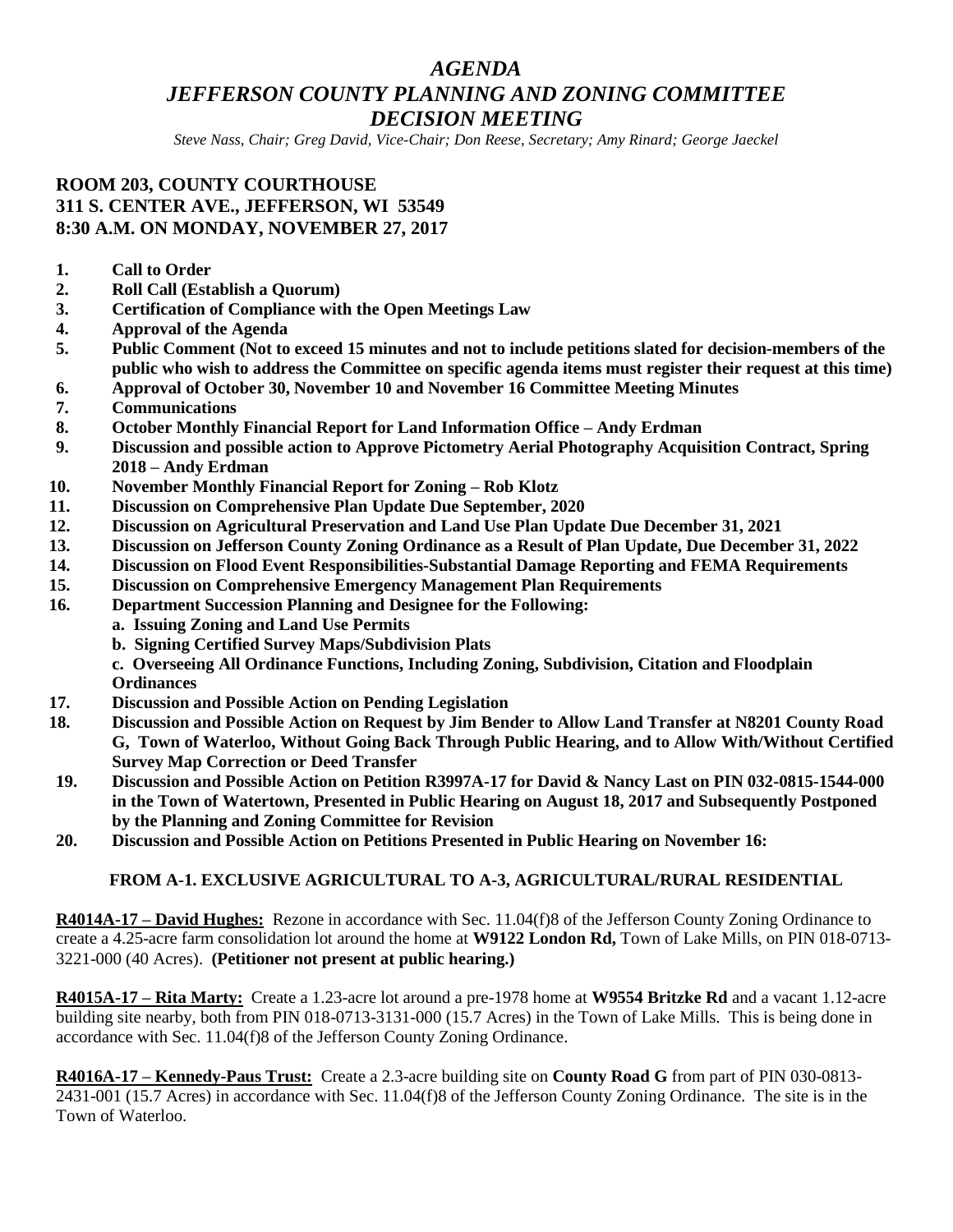#### **FROM A-1, EXCLUSIVE AGRICULTURAL TO A-3, AGRICULTURAL/RURAL RESIDENTIAL AND FROM A-3 TO A-1**

**R4017A-17 – Steven and Dyan Pasono:** Reconfigure an existing A-3 lot on **Ridge Ln,** removing 0.633 acre from its north (PIN 012-0816-1042-003—2 Ac) and adding 0.633 acre to its south from PIN 012-0816-1042-001 (21.476 Ac). The site is in the Town of Ixonia. This proposal is in accordance with Sec. 11.04(f)8 of the Jefferson County Zoning Ordinance.

#### **FROM A-3, AGRICULTURAL/RURAL RESIDENTIAL TO A-2, AGRICULTURAL AND RURAL BUSINESS WITH CONDITIONAL USE**

**R4018A-17 & CU1932-17 – David T Beres/D Thomas Landscaping LLC Property:** Rezone in accordance with Sec. 11.04(f)7 of the Jefferson County Zoning Ordinance to create a 2.17-acre A-2 zone with conditional use to allow for storage of contractor's equipment and materials as well as storage of other non-farm equipment at **W158 Concord Center Drive.** The site is in the Town of Concord, on PIN 006-0716-1344-002 (3.58 Ac).

## **FROM A-1., EXCLUSIVE AGRICULTURAL TO N, NATURAL RESOURCE**

**R4019A-17 – Theresa Huebner/Edward Schutten Property:** Rezone in accordance with Sec. 11.04(f)12 of the Jefferson County Zoning Ordinance to create an 11.5-acre N zone to be added to adjoining property at **N5086 County Road P.**. The site is in the Town of Concord on PIN 006-0716-3142-000 (13.582 Ac).

## **FROM COMMUNITY TO INDUSTRIAL**

**R4020A-17 – Brian Statz:** Rezone in accordance with Sec. 11.04(f)4 of the Jefferson County Zoning Ordinance to allow production of fabricated metal products on PIN 014-0615-0314-037 (0.37 ac) along **US Highway 18** in the Town of Jefferson.

## **FROM A-1, EXCLUSIVE AGRICULTURAL TO A-2, AGRICULTURAL AND RURAL BUSINESS**

**R4021A-17 – David Christian/Dakalomi LLC Property:** Rezone 0.19 acre of PIN 006-0716-1411-001 (3.209 Ac) to add it to adjoining A-2 zoned property at **W594 County Road B** in the Town of Concord. This is in accordance with Sec. 11.04(f)7 of the Jefferson County Zoning Ordinance.

## **FROM A-2, AGRICULTURAL AND RURAL BUSINESS TO A-1, EXCLUSIVE AGRICULTURAL**

**R4022A-17 – David Christian/Lars & Joan Anderson Property:** Rezone 0.15 acre of PIN 006-0716-1411-002 (1.091 Ac) to add it to adjoining A-1 zoned property near **County Road B** in the Town of Concord. This is in accordance with Sec. 11.04(f)6 of the Jefferson County Zoning Ordinance.

## **FROM A-3, AGRICULTURAL/RURAL RESIDENTIAL APPROVED TO A-1, EXCLUSIVE AGRICULTURAL**

**R4023A-17 – David Christian/Jeffery & Jennifer Gaal Property:** Rezone 0.39 acre of PIN 006-0716-1411-003 (3.756 Ac) to add it to adjoining A-1 zoned property near **County Road B** in the Town of Concord. This is in accordance with Sec. 11.04(f)6 of the Jefferson County Zoning Ordinance.

## **CONDITIONAL USE PERMIT APPLICATIONS**

**CU1933-17 – Kathy Branch/Richard W Prisk Jr Property:** Conditional use to allow farm-type animals in a Residential R-2 zone at **N1024 Old 26** Road. This property is in the Town of Koshkonong, on PIN 016-0514-1943-003 (2.1 Ac). This request is in accordance with Sec. 11.04(f)2 of the Jefferson County Zoning Ordinance.

**CU1934-17 – Richard Schauer:** Conditional use in accordance with Sec. 11.04(f)1 of the Jefferson County Zoning Ordinance to allow an extensive on-site storage structure **across from W1378 South Shore Drive** on PIN 024-0516- 3311-004 (0.289 Ac). This R-1 zoned property is in the Town of Palmyra.